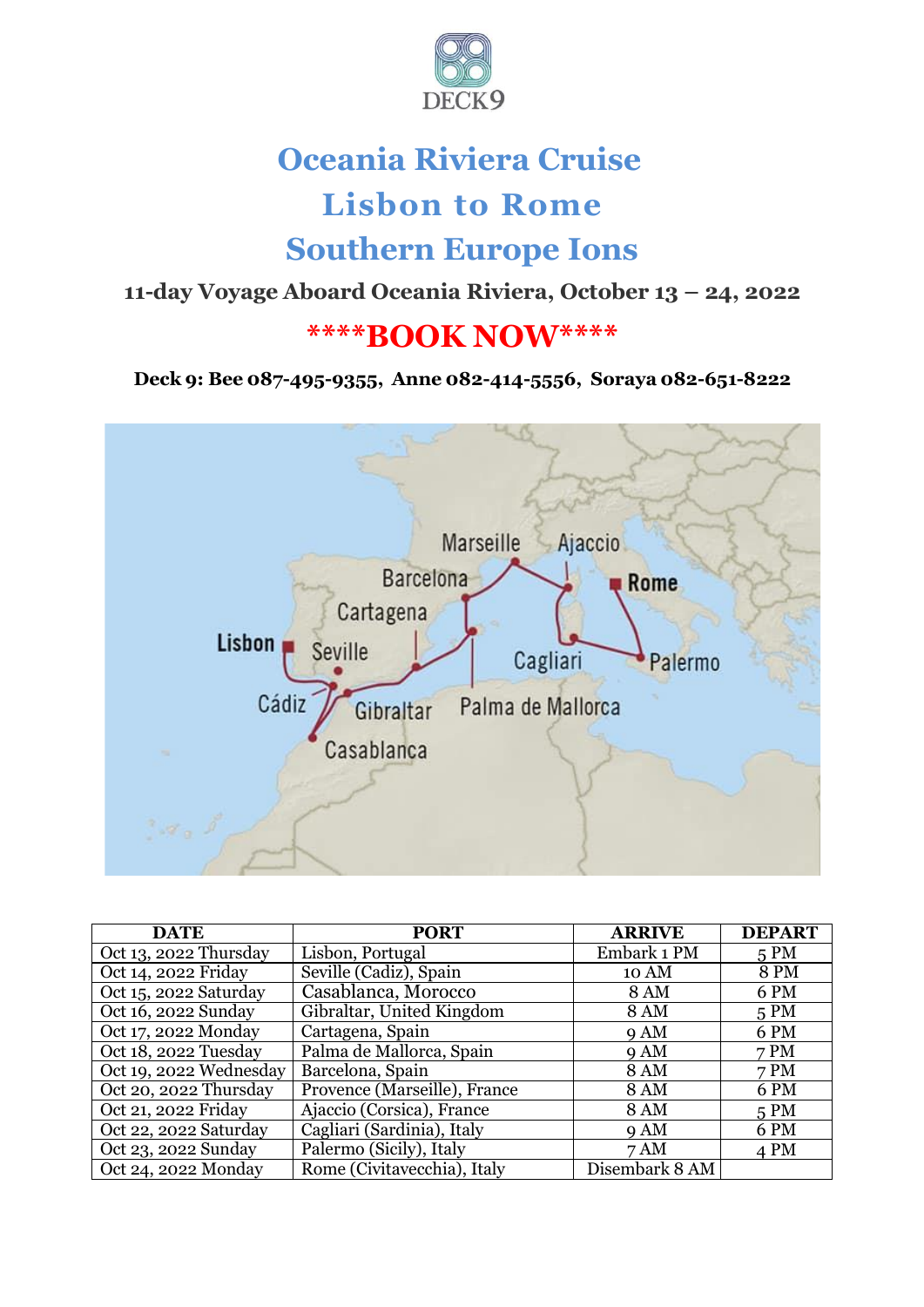

**LISBON, PORTUGAL** Day 1: Thursday, October 13, 2022



Visit the ornate Belem Tower and Jeronimos Monastery and stroll the narrow, winding streets of the charming Alfama district. Enjoy marvelous old Sintra, a royal country retreat, and Cascais, a beautiful seaside resort. Explore medieval Obidos or make a pilgrimage to Fatima, where the Virgin Mary appeared repeatedly to three shepherd children in 1917.

#### **SEVILLE (CADIZ), SPAIN**

Day 2: Friday, October 14, 2022



Spend a fabulous day in Seville visiting the magnificent cathedral, climbing the famed Giralda Tower and strolling through the gorgeous Alcazar and its gardens. See the ceramic-encrusted Plaza de España and stroll through the alleys of Barrio de Santa Cruz. Or explore the Andalusian wine country and Jerez, the home of sherry. Don't miss the charm of Cádiz with its gracious squares, its flower-filled parks on the city bastions and its bustling markets.

**CASABLANCA, MOROCCO** Day 3: Saturday, October 15, 2022



Stroll through the narrow streets of the old medina and visit the spice market. Admire the Hassan II Mosque built beside the sea. Or journey inland to Rabat, a fascinating old city of kasbahs, souks and Moroccan tradition.

#### **GIBRALTAR, UNITED KINGDOM** Day 4: Sunday, October 16, 2022



Go to the top of the Rock and admire the view across the Mediterranean and up the peninsula into Spain. Feed peanuts to the famed Barbary Apes and visit St. Michael's Cave, a fascinating cavern once lived in by Neolithic peoples and visited by early Romans. See the quaint fishing village along the coast and enjoy the colorful town.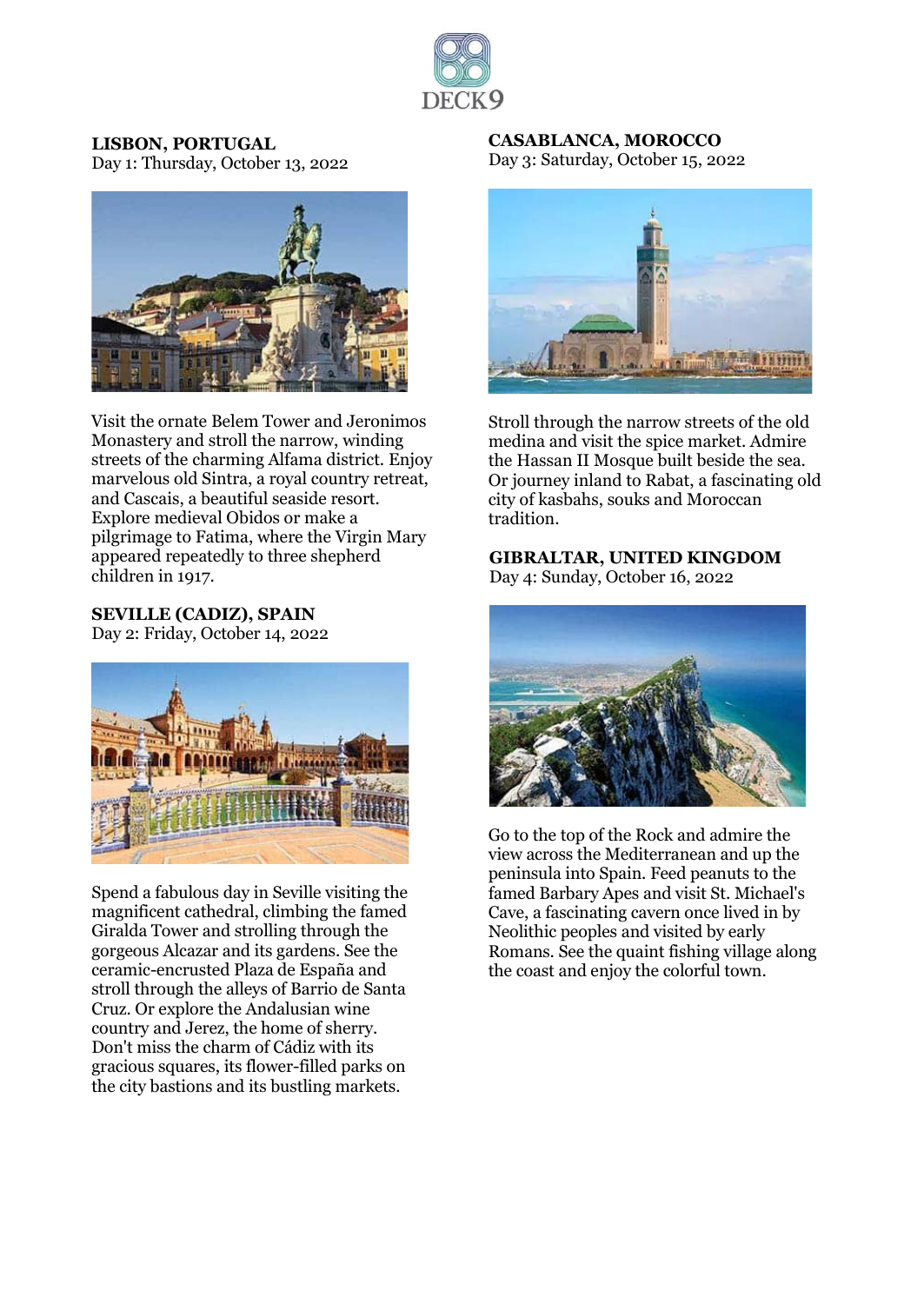

#### **CARTAGENA, SPAIN**

Day 5: Monday, October 17, 2022



This walled city has always been a major naval port due to its natural harbor and strategic location. Enjoy a hilltop view from Concepción Castle, which served as a fortress for the Carthaginians, Romans and other peoples who once occupied the city. Visit the 1st century B.C. Roman Theater, the remains of the 13th century Cathedral of Santa Maria and the Naval Museum. For modernist architecture, see the City Hall, Grand Hotel and Casino.

#### **PALMA DE MALLORCA, SPAIN**

Day 6: Tuesday, October 18, 2022



Explore this beautiful island beginning with the magnificent Seo Cathedral and Bellver Castle. See the windmills and impressive manor house in the verdant countryside. Discover the amazing natural wonders in the Drach Caves. And for romance, visit the former Carthusian monastery in Valldemosa, where George Sand and Chopin spent a winter.

**BARCELONA, SPAIN** Day 7: Wednesday, October 19, 2022



Visit the magnificent Gothic cathedral and the amazing La Sagrada Familia, Antoni Gaudí's unfinished masterpiece. Enjoy the lovely Montjuic Gardens, Gaudí's other fabulous structures, the charming squares of the old Gothic Quarter and the Ramblas, Barcelona's famed downtown promenade. Or visit beautiful Montserrat and its monastery in a breathtaking setting high in the mountains.

**PROVENCE (MARSEILLE), FRANCE** Day 8: Thursday, October 20, 2022



See the sights and enjoy the views of historic old Marseille and visit the charming fishing port of Cassis. Or venture into the celebrated Provençal countryside with its fields of lavender and sunflowers. Explore lovely Aix or stroll through Avignon and its Papal Palace and the hilltop village of Les Baux.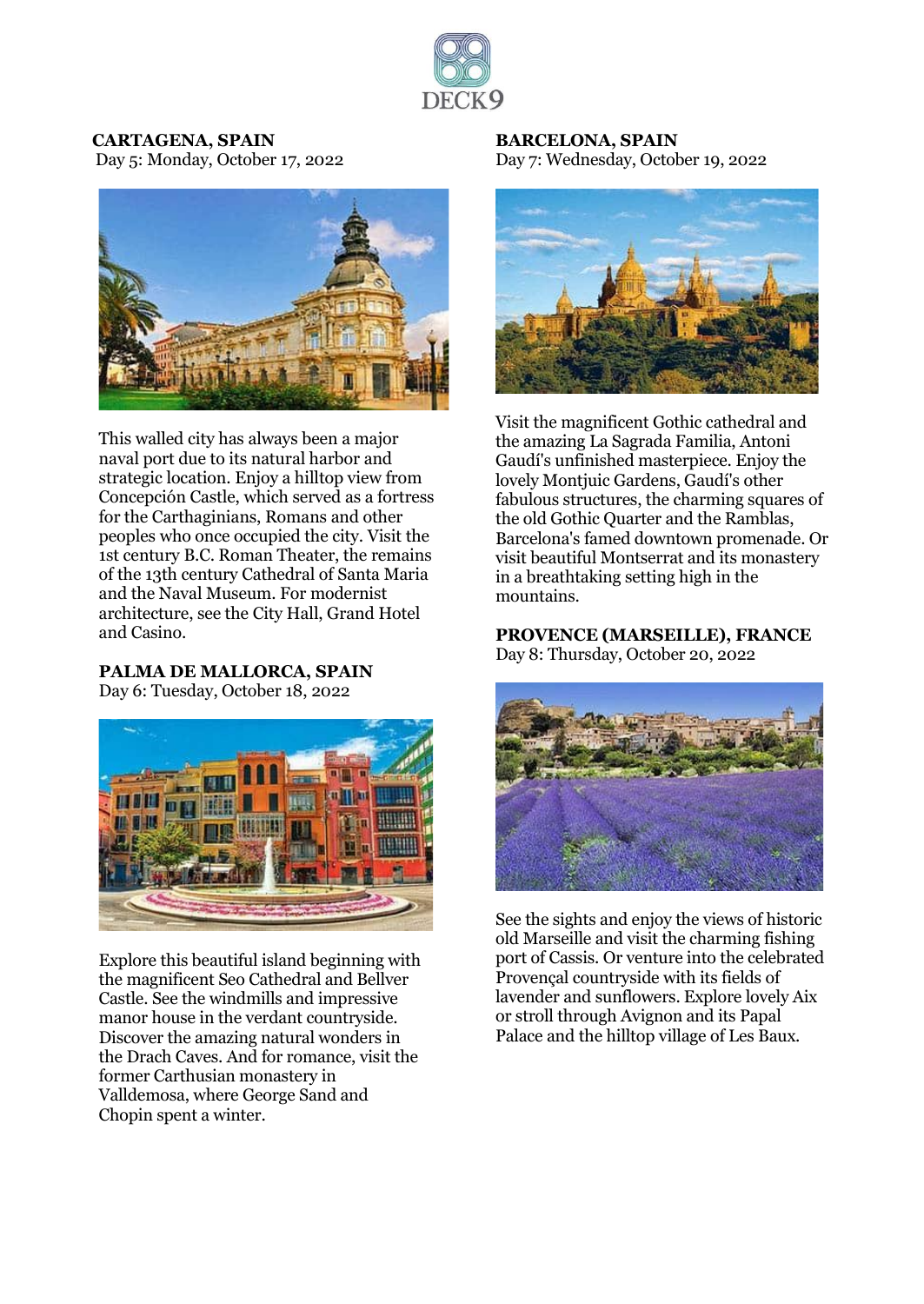

**AJACCIO (CORSICA), FRANCE** Day 9: Friday, October 21, 2022



Stroll through the narrow streets of Napoleon's birthplace, visit the bustling, colorful market, browse in the shops and see the cathedral where he was baptized. Relax in shady Place Foch beside a bubbling fountain and Napoleon's statue. Or discover the stunning, rugged Corsican countryside and its famous aromatic maquis shrubs and oak trees. Admire the superb views and the impressive Prunelli Gorges.

**CAGLIARI (SARDINIA), ITALY**

Day 10: Saturday, October 22, 2022



Savor this delightful old city spread over seven hills and its many attractions reflecting the influence of its numerous rulers. Climb to the citadel and visit the fabulous archaeological museum, Roman ruins and Pisan towers, early Byzantine churches, the cathedral or the botanic gardens. Enjoy the nearby beach or discover the remains of Sardinia's ancient, enigmatic Nuraghic culture and their stone towers built in scenic locations all over Sardinia.

**PALERMO (SICILY), ITALY** Day 11: Sunday, October 23, 2022



Immerse yourself in the glorious history of this ancient city and its magnificent monuments, like the imposing Norman cathedral and the majestic 9th century Arab palace and its breathtaking Palatine Chapel. Admire the marvelous opera house and the artifacts in the archaeological museum.

## **ROME (CIVITAVECCHIA), ITALY**

Day 12: Monday, October 24, 2022



Travel to Rome and revel in the magnificent monuments, from the ancient Roman Forum and Coliseum to the splendor of St. Peter's Basilica with Michelangelo's Pietà and his breathtaking frescoes in the Sistine Chapel. Or enjoy a drive through the lush farmlands of the Roman countryside to lovely medieval Castelgandolfo.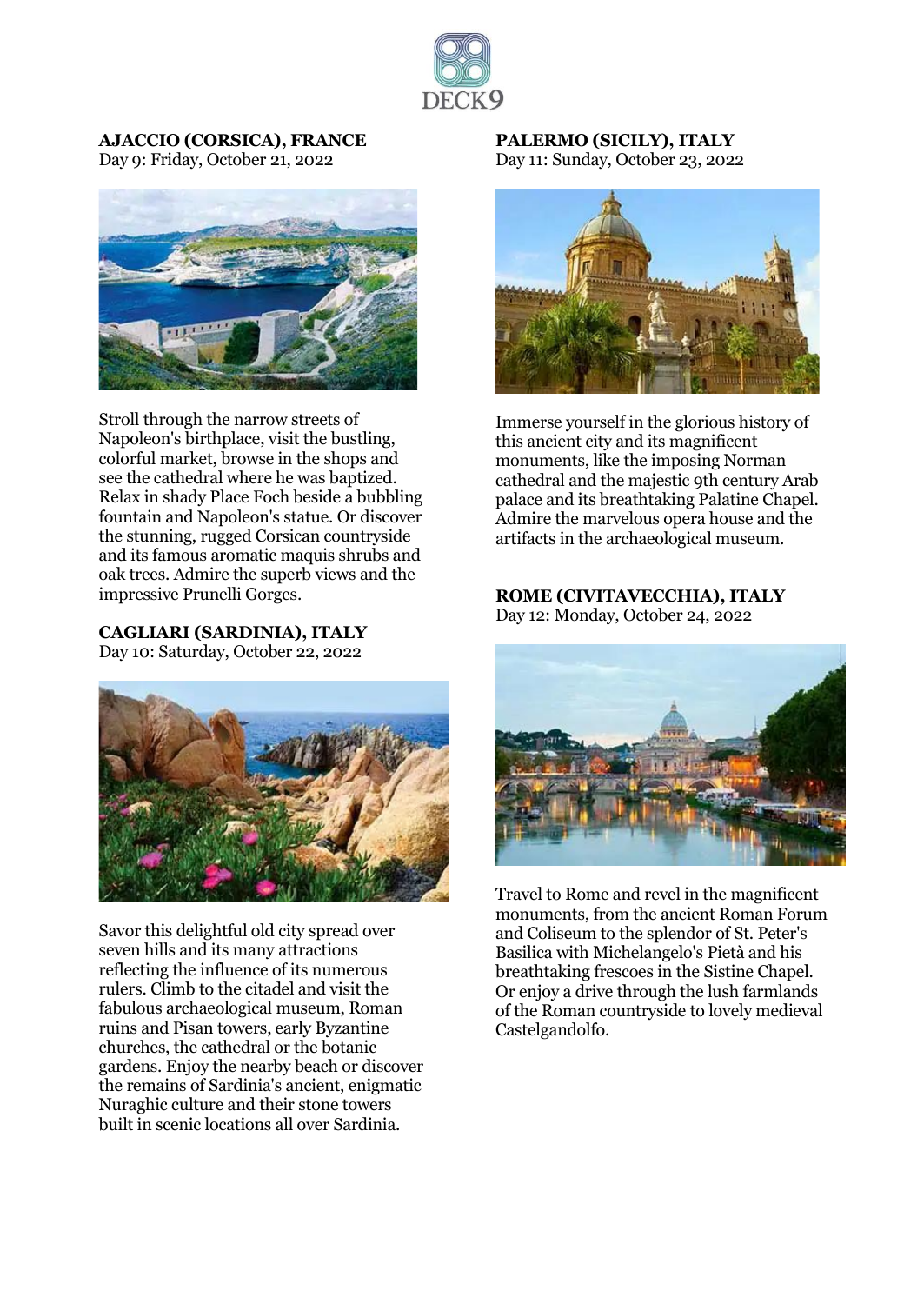

#### **OCEANIA RIVIERA**

| Tonnage: 66,084 | Refurbishment Date: 2019 | Decks: 16 | Guest capacity:1,250 |
|-----------------|--------------------------|-----------|----------------------|
|                 |                          |           |                      |









#### **Rooms & Fares (as of 16 March 2021)**

| Category        | <b>Description</b>             | <b>Full Fare</b>    | <b>Special</b> | <b>Special</b> | <b>Availability</b> |
|-----------------|--------------------------------|---------------------|----------------|----------------|---------------------|
|                 |                                |                     | Fare           | Fare           |                     |
|                 |                                |                     | <b>Guest 1</b> | <b>Guest 2</b> |                     |
| <sub>OS</sub>   | Owner's Suite 185 sqm          | \$14,699            | \$12,699       | \$12,699       | Available           |
| VS              | Vista Suite 111 -140 sqm       | <del>\$11,699</del> | \$9,699        | \$9,699        | Available           |
| OC              | Oceania Suite 92 sqm           | <del>\$10,799</del> | \$8,799        | \$8,799        | Available           |
| PH <sub>1</sub> | Penthouse Suite 39 sqm         | \$7,899             | \$5,899        | \$5,899        | Available           |
| PH <sub>2</sub> | Penthouse Suite 39 sqm         | \$7,749             | \$5,749        | \$5,749        | Available           |
| PH <sub>3</sub> | Penthouse Suite 39 sqm         | \$7,599             | \$5,599        | \$5,599        | Available           |
| A1              | Concierge Level Veranda 26 sqm | \$6,449             | \$4,449        | \$4,449        | Available           |
| A2              | Concierge Level Veranda 26 sqm | \$6,399             | \$4,399        | \$4,399        | Available           |
| A3              | Concierge Level Veranda 26 sqm | \$6,349             | \$4,349        | \$4,349        | Available           |
| A <sub>4</sub>  | Concierge Level Veranda 26 sqm | \$6,299             | \$4,299        | \$4,299        | Available           |
| B <sub>1</sub>  | Veranda Stateroom 26 sqm       | \$6,149             | \$4,149        | \$4,149        | Available           |
| B <sub>2</sub>  | Veranda Stateroom 26 sqm       | \$6,099             | \$4,099        | \$4,099        | Available           |
| B <sub>3</sub>  | Veranda Stateroom 26 sqm       | \$6,049             | \$4,049        | \$4,049        | Available           |
| B <sub>4</sub>  | Veranda Stateroom 26 sqm       | \$5,999             | \$3,999        | \$3,999        | Available           |
| $\mathbf C$     | Deluxe Ocean View 22 sqm       | \$5,399             | \$3,399        | \$3,399        | Available           |

*Cruise Fare is per person based on double occupancy. Rates and availability are subject to change without notice.*